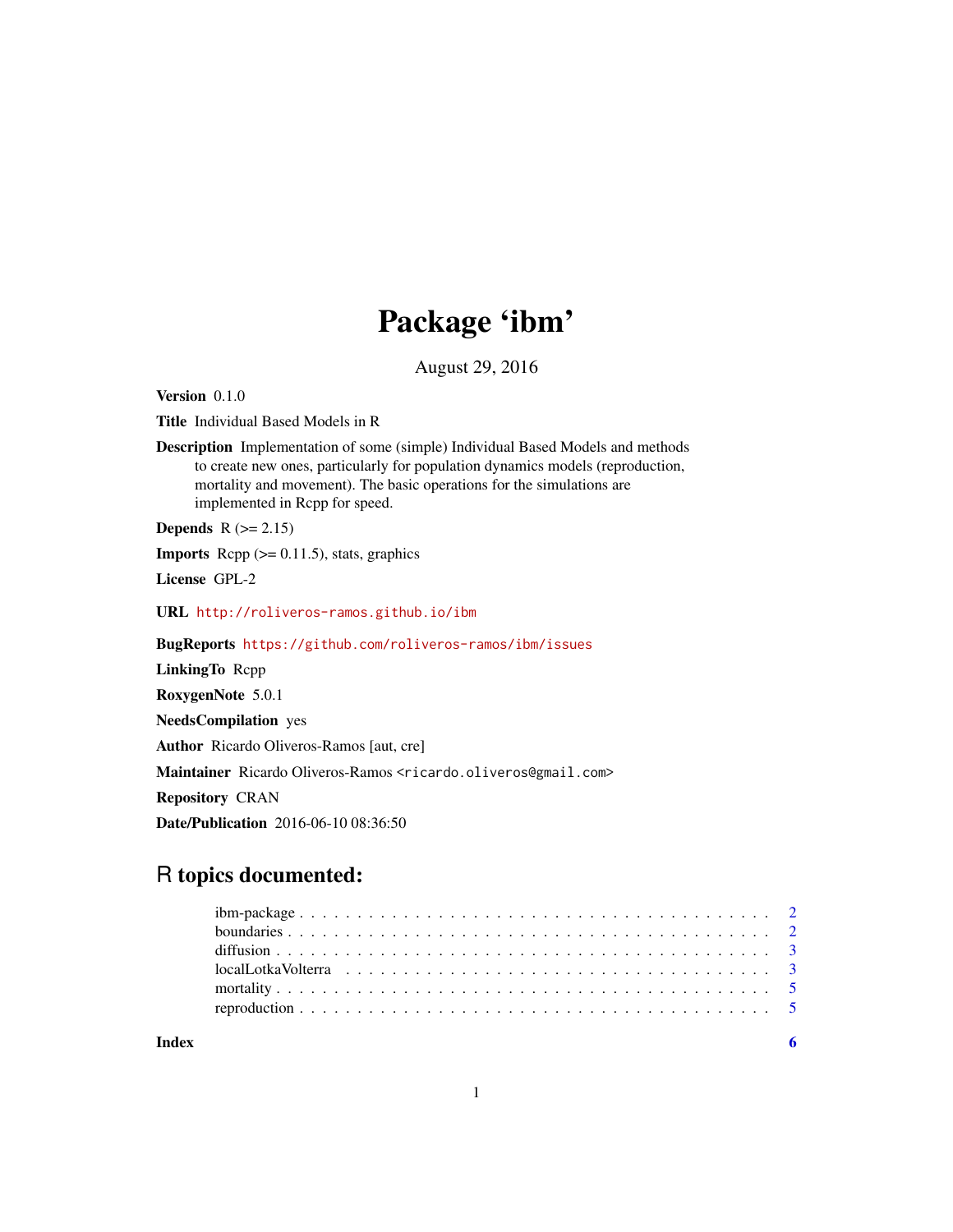<span id="page-1-0"></span>

#### Description

Implementation of some (simple) Individual Based Models and methods to create new ones, particularly for population dynamics models (reproduction, mortality and movement). The basic operations for the simulations are implemented in Rcpp for speed.

#### Author(s)

Ricardo Oliveros-Ramos <ricardo.oliveros@gmail.com>

#### Examples

```
## Not run:
set.seed(880820)
par = list(alpha=5e-4, beta=5e-4, r=0.1, m=0.05, D=list(N=8e-5, P=8e-5),
L=list(N=0.2, P=0.2))
N0 = with(par, m/(2*beta*L$P))
P0 = with(par, r/(2*alpha*L$N))par$initial = list(N=round(N0), P=round(P0))
sim = localLotkaVolterra(par, T=240, replicates=100, maxpop = 1e4)
plot(sim)
```
## End(Not run)

boundaries *Spatial boundary restrictions*

#### Description

Set spatial restrictions to the domain.

#### Usage

boundaries(x, ...)

#### Arguments

|         | The positions of the particles.             |
|---------|---------------------------------------------|
| $\cdot$ | Additional arguments for different methods. |

#### Details

Boundaries is a generic and methods can be written. The default applies simmetric boundaries (dynamics over a torus) or reflexive barriers.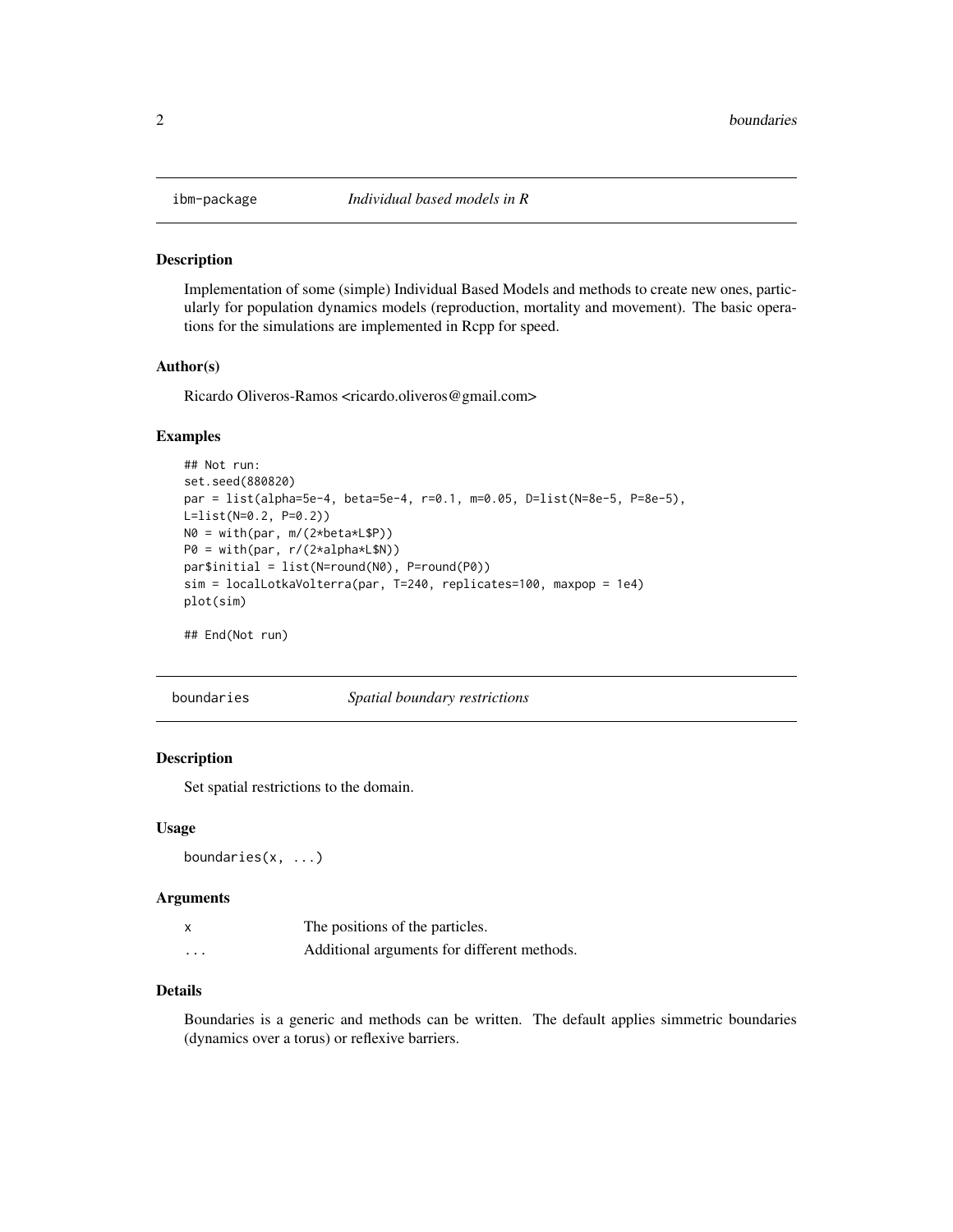<span id="page-2-0"></span>

#### Description

This funtions performs a brownian difussion over a set of particles. The dimension is automatically calculated from the number of columns of the object.

#### Usage

diffusion(object, sd, ...)

#### Arguments

| object                  | The positions of the particles, dimension is taken from the number of columns<br>or assumed to be 1 is no columns. |
|-------------------------|--------------------------------------------------------------------------------------------------------------------|
| sd                      | Standard deviation for the gaussian jump, for dynamics models should be set<br>proportional to sqrt(dt).           |
| $\cdot$ $\cdot$ $\cdot$ | Additional arguments for different methods.                                                                        |

#### Details

This functions apply a brownian diffusion to a set of point coordinates.

localLotkaVolterra *Lotka-Volterra with local predation interactions*

#### Description

This function simulates several trajectories for a Lotka-Volterra model with local predation interactions as decribed in Brigatti et al. (2009).

#### Usage

```
localLotkaVolterra(par, T, replicates = 1, dim = 1, periodic = TRUE,
  spatial = FALSE, verbose = FALSE, maxpop = 1e+06)
```
#### Arguments

| par          | A list containing the parameters to run the model, currently the growth rate<br>of prey (r), the mortality rate of predator (1), predation interaction parameters<br>(alpha and beta), diffusion rates $(D)$ , diameters of local interaction $(L)$ and initial<br>population size (initial). For D, L and initial population, a list with two values<br>(named N and P) is required. |
|--------------|---------------------------------------------------------------------------------------------------------------------------------------------------------------------------------------------------------------------------------------------------------------------------------------------------------------------------------------------------------------------------------------|
| $\mathsf{T}$ | Time horizon, number of time steps to be simulated.                                                                                                                                                                                                                                                                                                                                   |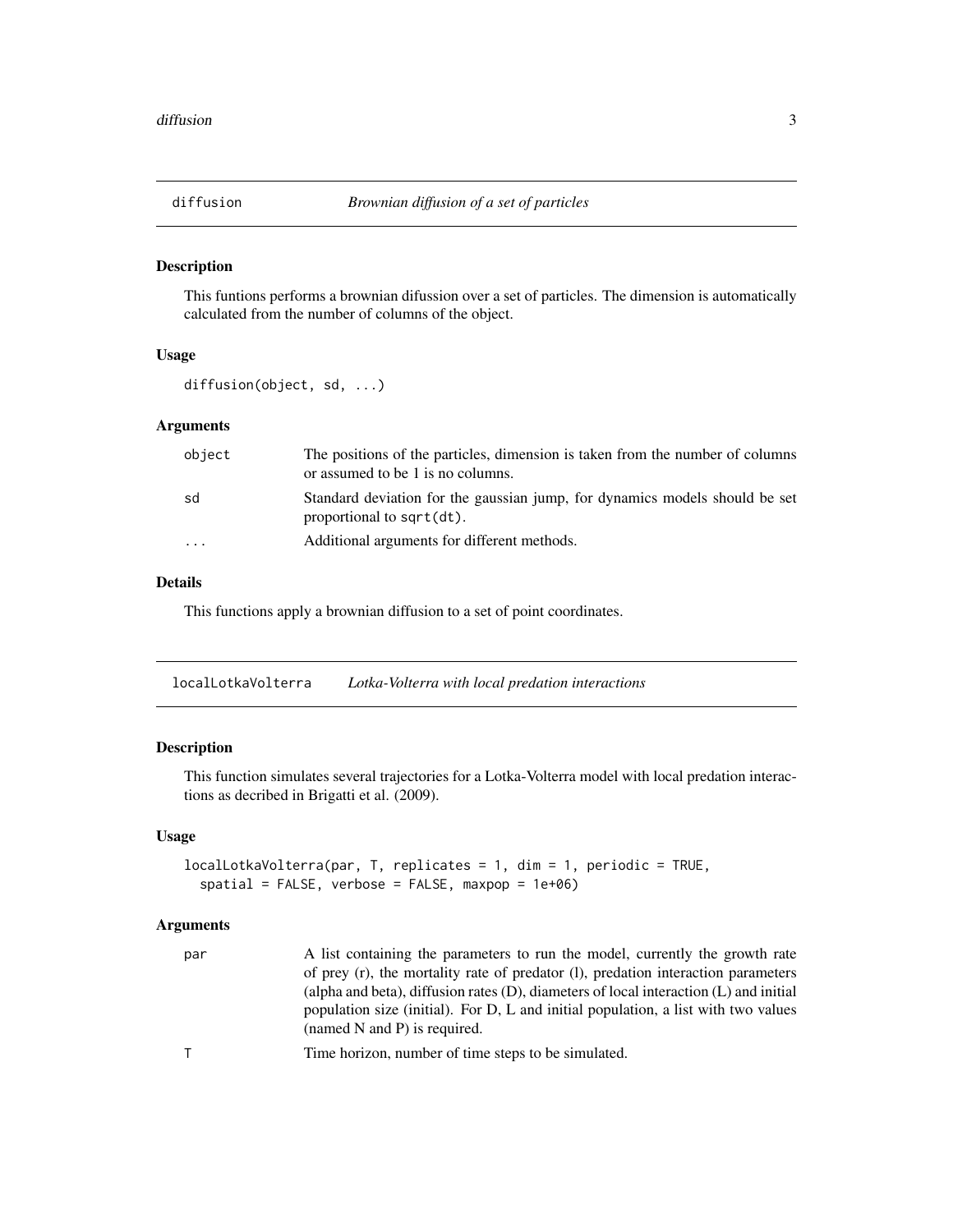| replicates | Number of replicates (trajectories) to be simulated.                                                                              |
|------------|-----------------------------------------------------------------------------------------------------------------------------------|
| dim        | Spatial dimension for the space. Can be 1, 2 or 3.                                                                                |
| periodic   | Spatial boundary conditions. If periodic is set to TRUE, the space is a torus. If<br>set to FALSE, the boundaries are reflective. |
| spatial    | Boolean, should spatial outputs (position of individuals) to be saved?                                                            |
| verbose    | Boolean, to print population sizes by step?                                                                                       |
| maxpop     | Maximum population size. If predator or prey population size get bigger, the<br>simulation ends.                                  |

#### Value

A list with the following elements:

| N   | A matrix with prey population sizes by time (rows) and replicates (columns)     |
|-----|---------------------------------------------------------------------------------|
| P   | A matrix with predator population sizes by time (rows) and replicates (columns) |
| pop | Prey and predator positions by time, if spatial is TRUE                         |

#### Author(s)

Ricardo Oliveros–Ramos

#### References

Brigatti et al. 2009.

#### Examples

```
## Not run:
set.seed(880820)
par = list(alpha=5e-4, beta=5e-4, r=0.1, m=0.05, D=list(N=8e-5, P=8e-5),
L=list(N=0.2, P=0.2))
N0 = with(par, m/(2*beta*L$P))
P0 = with(par, r/(2*alpha*L$N))
par$initial = list(N=round(N0), P=round(P0))
sim = localLotkaVolterra(par, T=240, replicates=100, maxpop = 1e4)
plot(sim)
```
## End(Not run)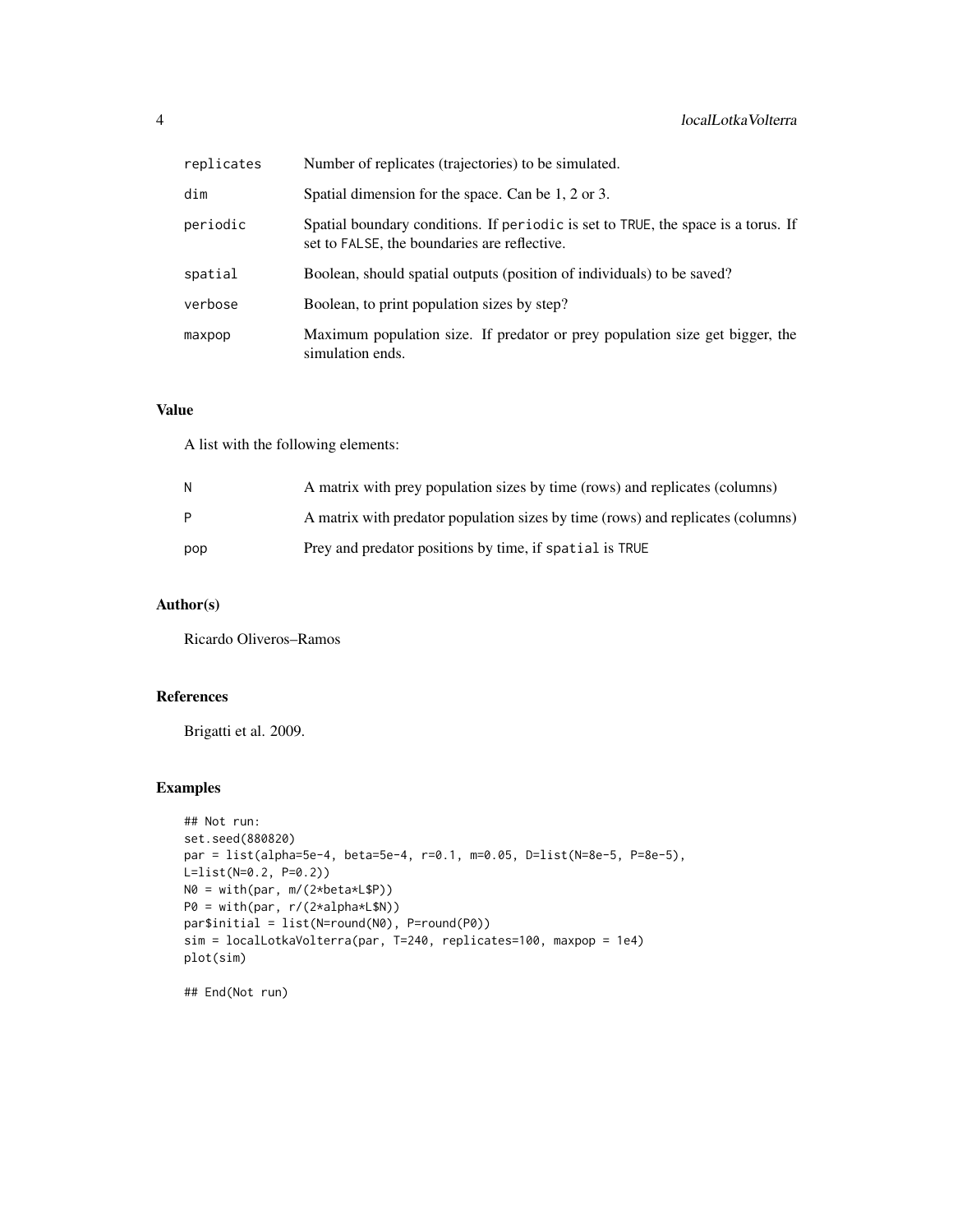<span id="page-4-0"></span>

#### Description

This functions performs the 'mortality' process over an object, decreasing the number of individuals. It is a generic, S3 methods can be specified for a particular specification of the population.

#### Usage

```
mortality(object, rates, ...)
```
#### Arguments

| obiect | The population object, containing the information about individuals. |
|--------|----------------------------------------------------------------------|
| rates  | The mortality rate or rates.                                         |
| .      | Additional arguments for different methods.                          |

#### Details

The rate can be a single value or a value for each individual calculated externally. No recycling is allowed.

|--|--|--|

#### Description

This functions performs the 'reproduction' process over an object, increasing the number of individuals. It is a generic, S3 methods can be specified for a particular specification of the population.

#### Usage

```
reproduction(object, rates, ...)
```
#### Arguments

| obiect                  | The population object, containing the information about individuals. |
|-------------------------|----------------------------------------------------------------------|
| rates                   | The reproduction rate or rates.                                      |
| $\cdot$ $\cdot$ $\cdot$ | Additional arguments for different methods.                          |

#### Details

The rate can be a single value or a value for each individual calculated externally. No recycling is allowed.